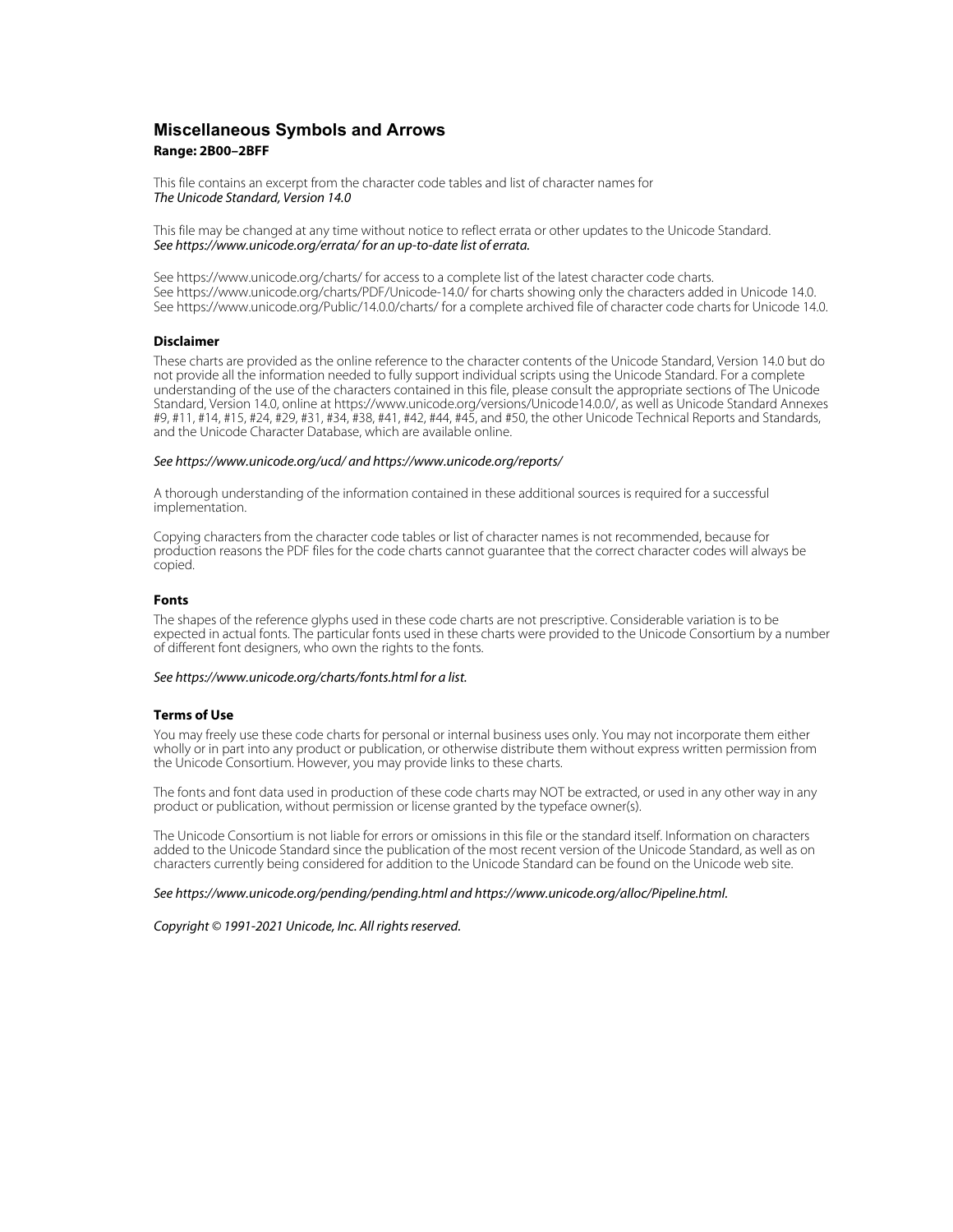|                | 2 <sub>B0</sub>   | 2B1               | 2B2                    | 2B3                             | 2B4                             | 2B <sub>5</sub>       | 2B6                       | 2B7                       | 2B8               | 2B9                                  | 2BA                 | 2BB                                         | 2BC                         | 2BD                              | 2BE                          | 2BF                      |
|----------------|-------------------|-------------------|------------------------|---------------------------------|---------------------------------|-----------------------|---------------------------|---------------------------|-------------------|--------------------------------------|---------------------|---------------------------------------------|-----------------------------|----------------------------------|------------------------------|--------------------------|
| $\mathbf 0$    | $\sum$<br>2B00    | ⊊<br>2B10         | 2B20                   | ↫<br>2B30                       | $\Leftarrow$<br>2B40            | ☆<br>2B50             | 2B60                      | ┡<br>2B70                 | 2B80              | 2B90                                 | 2BA0                | лĎ<br>2BB0                                  | 2BC0                        | 中<br>2BD0                        | <u>)Q</u><br>2BE0            | 2BF0                     |
| $\mathbf{1}$   | 1                 |                   |                        |                                 | $\hookleftarrow$                | ★                     |                           | $\overline{\textbf{f}}$   |                   |                                      |                     | Щ                                           |                             | ◈                                | $\overleftarrow{\downarrow}$ | Q                        |
| $\overline{2}$ | 2B01<br>$\sum$    | 2B11              | 2B21                   | 2B31<br>↫                       | 2B41<br><u>ري</u>               | 2B51<br>☆             | 2B61                      | 2B71<br>D                 | 2B81              | 2B91<br><mark>ئے۔</mark>             | 2BA1                | 2BB1<br>$\bigoplus$                         | 2BC1                        | 2BD1<br>$\ddagger$               | 2BE1<br>攴                    | 2BF1<br>Վ                |
| 3              | 2B02<br>ビ         | 2B12              | 2B22                   | 2B32<br>⇜                       | 2B42<br>$\rightarrow$           | 2B52                  | 2B62                      | 2B72<br>$\overline{\tau}$ | 2B82<br>$\cdot$ 1 | 2B92<br>↳.                           | 2BA2                | 2BB <sub>2</sub><br>$\phi$                  | 2BC <sub>2</sub>            | 2BD <sub>2</sub><br>¥            | 2BE2<br>∓                    | 2BF2<br>只                |
|                | 2B03              | 2B13              | 2B23                   | 2B33                            | 2B43                            | 2B53                  | 2B63                      | 2B73                      | 2B83              | 2B93                                 | 2BA3                | 2BB3                                        | 2BC3                        | 2BD3                             | 2BE3                         | 2BF3                     |
| $\overline{4}$ | ↽<br>2B04         | 2B14              | 2B24                   | $\overline{\ast}$<br>2B34       | $\Rightarrow$<br>2B44           | 2B54                  | 2B64                      |                           | 2B84              | ርጋ<br>2B94                           | ↑<br>2BA4           | $\mathcal{F}$<br>2BB4                       | 2BC4                        | ී<br>2BD4                        | <u>내</u><br>2BE4             | $\boxtimes$<br>2BF4      |
| 5              | 2B05              | 2B15              | 2B25                   | ≰₩<br>2B35                      | $\equiv$<br>2B45                | 2B55                  | 1<br>2B65                 |                           | 2B85              | 2B95                                 | $\uparrow$<br>2BA5  | $\mathcal{P}$<br>2BB5                       | 2BC5                        | $\mathbf{O}$<br>2BD <sub>5</sub> | 单<br>2BE5                    | Ж<br>2BF5                |
| 6              | 2B06              | 2B16              | ♦<br>2B26              | $\overline{\mathbf{y}}$<br>2B36 | 2B46                            | 2B56                  | ↖<br>2B66                 | K<br>2B76                 | 2B86              |                                      | 2BA6                | 伊<br>2BB6                                   | 2BC6                        | 2BD6                             | 2BE6                         | ⊞<br>2BF6                |
| $\overline{7}$ |                   |                   |                        | —≫                              | $\sum$                          |                       | ╱                         | $\overline{\phantom{a}}$  |                   | $\overline{\overline{\overline{v}}}$ |                     | $\overline{\mathcal{L}}$                    |                             | ş                                |                              | <u>X</u>                 |
| 8              | 2B07              | 2B17              | 2B27<br>◊              | 2B37<br>–……                     | 2B47<br>ভ্ৰু                    | 2B57<br>L.            | 2B67<br>↘                 | 2B77<br>≚                 | 2B87              | 2B97                                 | 2BA7                | 2BB7<br>슙                                   | 2BC7                        | 2BD7<br>」·L                      | 2BE7                         | 2BF7<br>木                |
|                | 2B08<br>۰         | 2B18              | 2B28                   | 2B38<br>$\bm{\mathsf{H}}$       | 2B48<br>$\leftarrow$            | 2B58                  | 2B68<br>$\bigvee$         | 2B78<br>✔                 | 2B88<br>1)        | 2B98<br>$\blacktriangle$             | 2BA8                | 2BB8<br>$\curvearrowright$                  | 2BC8<br>ly<br>5             | 2BD8<br>${\mathcal{Z}}$          | 2BE8<br>Г                    | 2BF8<br>ਛ                |
| 9              | 2B09              | 2B19              | 2B29                   | 2B39                            | 2B49                            | 2B59                  | 2B69                      | 2B79                      | 2B89              | 2B99                                 | 2BA9                | 2BB9                                        | 2BC9                        | 2BD9                             | 2BE9                         | 2BF9                     |
| A              | 2B0A              | 2B1A              | ٠<br>2B <sub>2</sub> A | ∰<br>2B3A                       | $\overline{\approx}$<br>2B4A    | 14<br>2B5A            | <br>2B6A                  | ⇺<br>2B7A                 | 2B8A              | 2B9A                                 | 2BAA                | Ц.<br>2BBA                                  | 2BCA                        | ₩<br>2BDA                        | ≸<br>2BEA                    | OO<br>2BFA               |
| В              | 2B0B              | 2B1B              | ♦<br>2B2B              | $\overline{\mathbf{f}}$<br>2B3B | $\overleftarrow{\cdot}$<br>2B4B | $\mathcal{U}$<br>2B5B | <del>1</del><br>:<br>2B6B | ⇞<br>2B7B                 | 2B8B              | 2B9B                                 | 2BAB                | 2BBB                                        | 2BCB                        | $\mathcal{E}$<br>2BDB            | 1€<br>2BEB                   | O <sub>"</sub> O<br>2BFB |
| C              | 2B <sub>0</sub> C | 2B <sub>1</sub> C | 2B <sub>2</sub> C      | ↞<br>2B3C                       | $\Rightarrow$<br>2B4C           | 2B5C                  | ┅+<br>2B6C                | ⇻<br>2B7C                 | 2B8C              | 2B9C                                 | T<br>2BAC           | 2BBC                                        | 2BCC                        | $\mathcal{L}$<br>2BDC            | ◀✦<br>2BEC                   | O<br>Ō<br>2BFC           |
| D              |                   | ٠                 |                        | 侌                               | $\overline{\check{z}}$          |                       | $\vdots$                  | $\ddagger$                | $\mathbf{f}$      |                                      | 1                   | $\times$                                    | X                           | $\mathbf{\mathcal{P}}$           |                              | ්                        |
| E              | 2B0D              | 2B1D<br>п         | 2B <sub>2</sub> D      | 2B3D<br>$\bm{\nleftrightarrow}$ | 2B4D<br>t                       | 2B5D<br>L             | 2B6D                      | 2B7D<br>ı÷                | 2B8D              | 2B9D                                 | 2BAD<br>$\mathbf I$ | 2BBD<br>$\left\langle \times \right\rangle$ | 2BCD                        | 2BDD                             | 2BED<br>╋┣                   | 2BFD                     |
|                | 2B0E              | 2B1E              | 2B2E                   | 2B3E                            | 2B4E                            | 2B5E                  | 2B6E                      | 2B7E                      | 2B8E              | 2B9E                                 | 2BAE                | 2BBE                                        | 2BCE                        | 2BDE                             | 2BEE                         | 2BFE                     |
| F              | ◢<br>2B0F         | 2B1F              | 2B <sub>2</sub> F      | $\overline{\leftarrow}$<br>2B3F | 1<br>2B4F                       | レ<br>2B5F             | - 5<br>2B6F               | ┹╋<br>2B7F                | 2B8F              | 2B9F                                 | I<br>2BAF           | $(\!\times\!)$<br>2BBF                      | $\bm{\mathsf{\Pi}}$<br>2BCF | 2BDF                             | ✔<br>2BEF                    | Ι<br>2BFF                |

The Unicode Standard 14.0, Copyright © 1991-2021 Unicode, Inc. All rights reserved.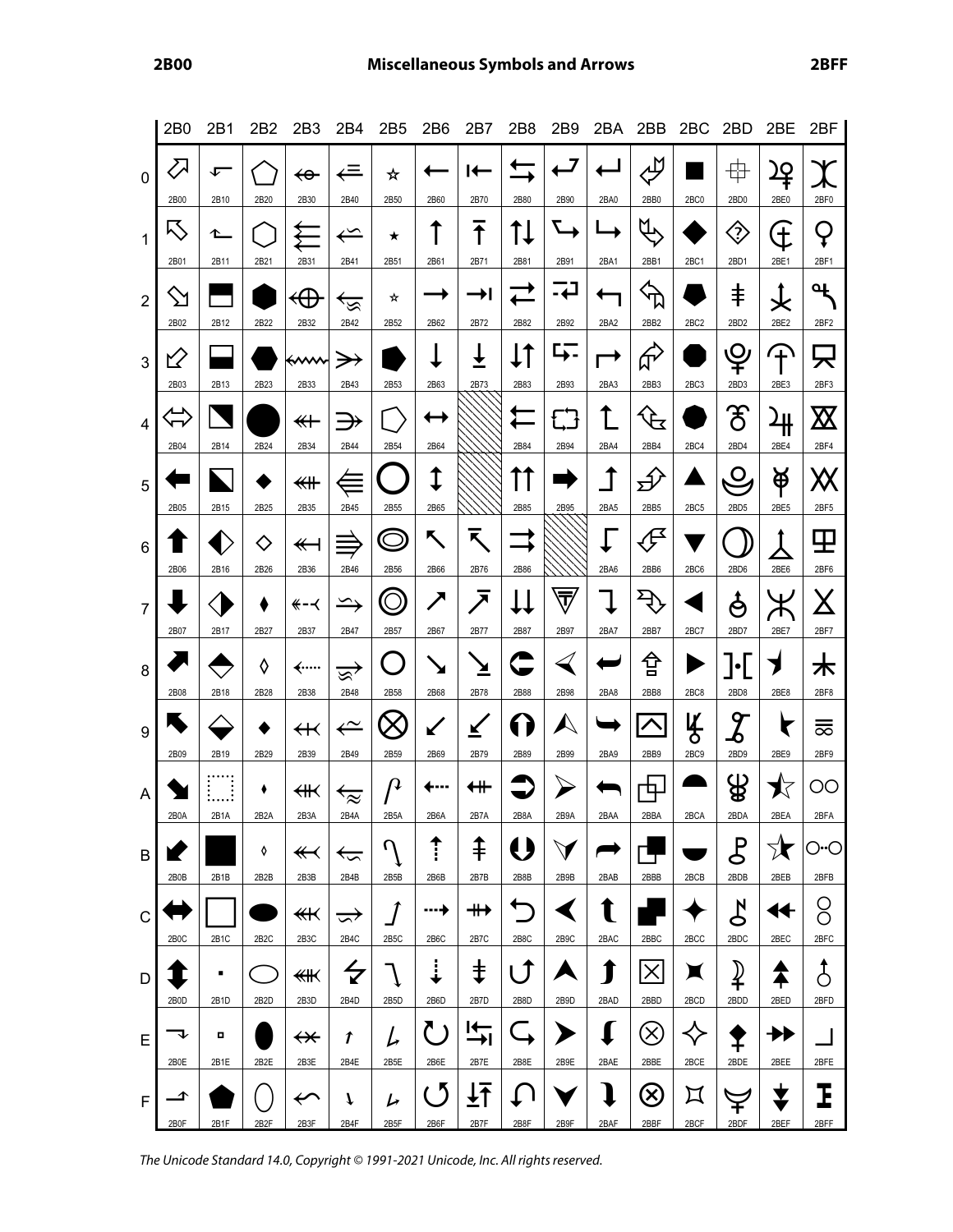### **White and black arrows** Other white and black arrows to complete this set can be found in the Arrows and Dingbats blocks. 2B00  $\sqrt{2}$  NORTH EAST WHITE ARROW<br>2B01  $\sqrt{5}$  NORTH WEST WHITE ARROW NORTH WEST WHITE ARROW 2B02 **SOUTH EAST WHITE ARROW** 2B03  $\&$  SOUTH WEST WHITE ARROW 2B04  $\Leftrightarrow$  LEFT RIGHT WHITE ARROW  $\rightarrow$  21E6  $\Leftrightarrow$  leftwards white arrow  $\rightarrow$  21F3  $\hat{V}$  up down white arrow 2B05 ← LEFTWARDS BLACK ARROW  $\rightarrow$  27A1  $\rightarrow$  black rightwards arrow  $\rightarrow$  2B95  $\rightarrow$  rightwards black arrow 2B06 ⬆ UPWARDS BLACK ARROW 2B07  $\bigoplus$  DOWNWARDS BLACK ARROW 2B08 ⬈ NORTH EAST BLACK ARROW 2B09 **WEST BLACK ARROW** 2B0A SOUTH EAST BLACK ARROW 2B0B  $\rightarrow$  SOUTH WEST BLACK ARROW 2B0C ← LEFT RIGHT BLACK ARROW 2B0D  $\bullet$  UP DOWN BLACK ARROW **Arrows with bent tips** Other arrows with bent tips to complete this set can be found in the Arrows block. 2B0E  $\rightarrow$  RIGHTWARDS ARROW WITH TIP DOWNWARDS  $2B0F \rightarrow RIGHTWARDS ARROW WITH TIP UPWARDS$ 2B10  $\leftarrow$  LEFTWARDS ARROW WITH TIP DOWNWARDS 2B11 ← LEFTWARDS ARROW WITH TIP UPWARDS **Squares** 2B12 **E** SQUARE WITH TOP HALF BLACK  $\rightarrow$  25E7  $\Box$  square with left half black 2B13 **E** SQUARE WITH BOTTOM HALF BLACK 2B14 SQUARE WITH UPPER RIGHT DIAGONAL HALF BLACK 2B15 
SQUARE WITH LOWER LEFT DIAGONAL HALF BLACK **Diamonds** 2B16  $\blacklozenge$  DIAMOND WITH LEFT HALF BLACK 2B17  $\diamondsuit$  DIAMOND WITH RIGHT HALF BLACK 2B18  $\leftrightarrow$  DIAMOND WITH TOP HALF BLACK 2B19  $\leftrightarrow$  DIAMOND WITH BOTTOM HALF BLACK **Squares** 2B1A **DOTTED SOUARE** 2B1B BLACK LARGE SQUARE  $\rightarrow$  25A0 black square 2B1C WHITE LARGE SQUARE  $\rightarrow$  25A1  $\Box$  white square 2B1D · BLACK VERY SMALL SQUARE  $\rightarrow$  25AA  $\bullet$  black small square 2B1E • WHITE VERY SMALL SQUARE  $\rightarrow$  25AB  $\degree$  white small square **Pentagons** 2B1F BLACK PENTAGON 2B20  $\bigcirc$  WHITE PENTAGON **Hexagons** 2B21  $\bigcirc$  WHITE HEXAGON  $\rightarrow$  2394  $\circlearrowright$  software-function symbol

#### 2B22 **BLACK HEXAGON** 2B23 **· HORIZONTAL BLACK HEXAGON**

## **Circle**

|   | 2B24                 |                         | <b>BLACK LARGE CIRCLE</b><br>$\rightarrow$ 25CF $\bullet$ black circle                               |
|---|----------------------|-------------------------|------------------------------------------------------------------------------------------------------|
|   |                      |                         | $\rightarrow$ 25EF $\bigcirc$ large circle                                                           |
|   |                      |                         | $\rightarrow$ 1F534 $\bullet$ large red circle                                                       |
|   |                      |                         | <b>Diamonds and lozenges</b>                                                                         |
|   | 2B25                 | $\bullet$               | <b>BLACK MEDIUM DIAMOND</b>                                                                          |
|   |                      |                         | $\rightarrow$ 25C6 $\blacklozenge$ black diamond                                                     |
|   | 2B26                 | $\Diamond$              | WHITE MEDIUM DIAMOND                                                                                 |
|   |                      |                         | $\rightarrow$ 25C7 $\diamondsuit$ white diamond                                                      |
|   |                      |                         | → 1F754 & alchemical symbol for soap                                                                 |
|   | 2B27                 |                         | <b>BLACK MEDIUM LOZENGE</b>                                                                          |
|   | 2B28                 | ♦                       | WHITE MEDIUM LOZENGE                                                                                 |
|   |                      |                         | $\rightarrow$ 25CA $\Diamond$ lozenge                                                                |
|   | 2B29                 |                         | <b>BLACK SMALL DIAMOND</b>                                                                           |
|   |                      |                         | $\rightarrow$ 22C4 $\cdot$ diamond operator                                                          |
|   | 2B2A                 |                         | → 1F538 • small orange diamond<br><b>BLACK SMALL LOZENGE</b>                                         |
|   | 2B2B                 | $\pmb{\Diamond}$        | <b>WHITE SMALL LOZENGE</b>                                                                           |
|   |                      |                         |                                                                                                      |
|   | <b>Ellipses</b>      |                         |                                                                                                      |
|   | $2B2C$ $\bullet$     |                         | <b>BLACK HORIZONTAL ELLIPSE</b>                                                                      |
| ı | 2B2D $\circ$<br>2B2E |                         | WHITE HORIZONTAL ELLIPSE<br><b>BLACK VERTICAL ELLIPSE</b>                                            |
|   | 2B <sub>2</sub> F    | $\bullet$<br>Ω          | <b>WHITE VERTICAL ELLIPSE</b>                                                                        |
| 5 |                      |                         |                                                                                                      |
|   |                      |                         | <b>Mathematical arrows</b>                                                                           |
|   |                      |                         | These provide the opposite direction complement for arrows                                           |
|   |                      |                         | for mathematical use not originally encoded in both a<br>leftwards and rightwards direction.         |
|   | 2B30                 | $\leftrightarrow$       | LEFT ARROW WITH SMALL CIRCLE                                                                         |
|   |                      |                         | $\rightarrow$ 21F4 $\leftrightarrow$ right arrow with small circle                                   |
|   | 2B31                 | とー                      | <b>THREE LEFTWARDS ARROWS</b>                                                                        |
|   |                      |                         | $\rightarrow$ 21F6 $\Rightarrow$ three rightwards arrows                                             |
|   | 2B32                 | $\bigoplus$             | LEFT ARROW WITH CIRCLED PLUS                                                                         |
|   |                      |                         | $\rightarrow$ 27F4 $\oplus$ right arrow with circled plus                                            |
|   | 2B33                 | ←                       | LONG LEFTWARDS SQUIGGLE ARROW                                                                        |
|   |                      |                         | → 27FF <w> long rightwards squiggle arrow</w>                                                        |
|   |                      |                         | $\rightarrow$ 21DC $\leftarrow$ leftwards squiggle arrow                                             |
|   | 2B34                 | $\overline{\ast}$       | LEFTWARDS TWO-HEADED ARROW WITH<br><b>VERTICAL STROKE</b>                                            |
|   |                      |                         | $\rightarrow$ 2900 $\rightarrow$ rightwards two-headed arrow with                                    |
|   |                      |                         | vertical stroke                                                                                      |
|   | 2B35                 | ⊯                       | LEFTWARDS TWO-HEADED ARROW WITH                                                                      |
|   |                      |                         | DOUBLE VERTICAL STROKE                                                                               |
|   |                      |                         | $\rightarrow$ 2901 $\rightarrow$ rightwards two-headed arrow with                                    |
|   |                      |                         | double vertical stroke                                                                               |
|   | 2B36                 | $\leftrightarrow$       | LEFTWARDS TWO-HEADED ARROW FROM BAR                                                                  |
|   |                      |                         | $\rightarrow$ 2905 $\leftrightarrow$ rightwards two-headed arrow from<br>bar                         |
|   | 2B37                 | ↞⇁≺                     | LEFTWARDS TWO-HEADED TRIPLE DASH                                                                     |
|   |                      |                         | ARROW                                                                                                |
|   |                      |                         | $\rightarrow$ 2910 > $\rightarrow$ rightwards two-headed triple dash                                 |
|   |                      |                         | arrow                                                                                                |
|   | 2B38                 | $\leftarrow$            | LEFTWARDS ARROW WITH DOTTED STEM                                                                     |
|   | 2B39                 | $\overline{\mathbf{t}}$ | $\rightarrow$ 2911 $\rightarrow$ rightwards arrow with dotted stem<br>LEFTWARDS ARROW WITH TAIL WITH |
|   |                      |                         | <b>VERTICAL STROKE</b>                                                                               |
|   |                      |                         | $\rightarrow$ 2914 $\rightarrow$ rightwards arrow with tail with                                     |
|   |                      |                         | vertical stroke                                                                                      |
|   | 2B3A                 | #                       | LEFTWARDS ARROW WITH TAIL WITH DOUBLE                                                                |
|   |                      |                         | <b>VERTICAL STROKE</b>                                                                               |
|   |                      |                         | → 2915 > rightwards arrow with tail with<br>double vertical stroke                                   |
|   |                      |                         |                                                                                                      |

The Unicode Standard 14.0, Copyright © 1991-2021 Unicode, Inc. All rights reserved.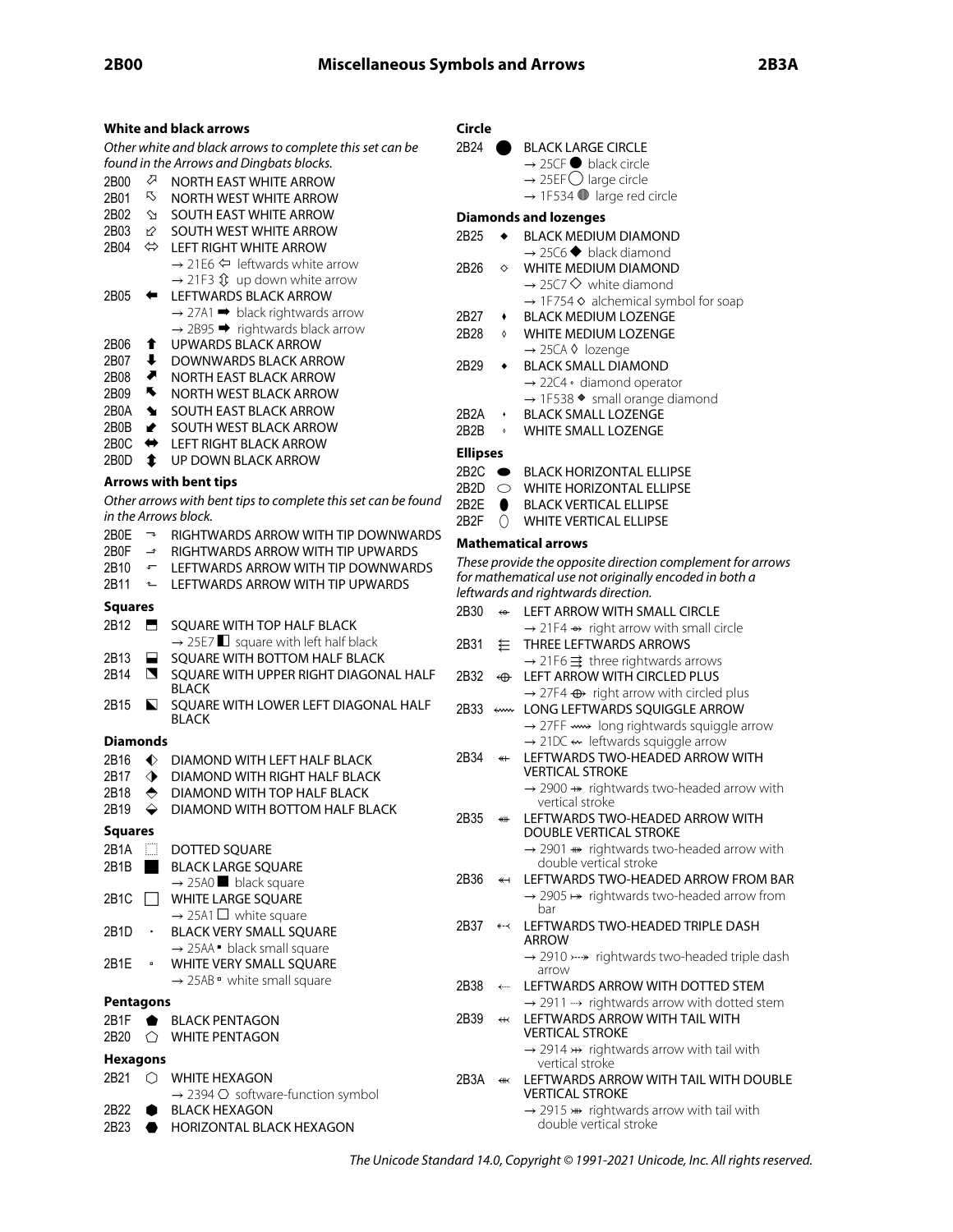| 2B3B               | $\overline{\mathbf{1}}$              | LEFTWARDS TWO-HEADED ARROW WITH TAIL<br>$\rightarrow$ 2916 $\nrightarrow$ rightwards two-headed arrow with<br>tail                    | 2B4F                   |
|--------------------|--------------------------------------|---------------------------------------------------------------------------------------------------------------------------------------|------------------------|
| 2B3C               | ¥                                    | LEFTWARDS TWO-HEADED ARROW WITH TAIL<br>WITH VERTICAL STROKE                                                                          | <b>Stars</b>           |
|                    |                                      | $\rightarrow$ 2917 $\rightarrow$ rightwards two-headed arrow with<br>tail with vertical stroke                                        | 2B50                   |
| 2B3D               | €                                    | LEFTWARDS TWO-HEADED ARROW WITH TAIL<br>WITH DOUBLE VERTICAL STROKE<br>$\rightarrow$ 2918 $\ast\ast$ rightwards two-headed arrow with | 2B51                   |
| 2B3E               | $\leftrightarrow$                    | tail with double vertical stroke<br>LEFTWARDS ARROW THROUGH X<br>$\rightarrow$ 2947 $\leftrightarrow$ rightwards arrow through x      | 2B52                   |
| 2B3F               | $\overline{\widetilde{\phantom{m}}}$ | WAVE ARROW POINTING DIRECTLY LEFT<br>$\rightarrow$ 2933 $\rightarrow$ wave arrow pointing directly right                              | Pentag<br>2B53         |
| 2B40               | ⇚                                    | $\rightarrow$ 219C $\leftarrow$ leftwards wave arrow<br>EQUALS SIGN ABOVE LEFTWARDS ARROW                                             | 2B54<br><b>Traffic</b> |
| 2B41               | $\Leftarrow$                         | $\rightarrow$ 2971 $\Rightarrow$ equals sign above rightwards arrow<br>REVERSE TILDE OPERATOR ABOVE LEFTWARDS<br><b>ARROW</b>         | 2B55                   |
|                    |                                      | • mirror image of " $\Rightarrow$ "<br>$\rightarrow$ 2972 $\rightarrow$ tilde operator above rightwards                               |                        |
| 2B42               | ′≅                                   | arrow<br>LEFTWARDS ARROW ABOVE REVERSE ALMOST<br>EOUAL TO                                                                             | <b>Diction</b><br>2B56 |
|                    |                                      | • mirror image of " $\Rightarrow$ "<br>$\rightarrow$ 2975 $\Rightarrow$ rightwards arrow above almost equal<br>to                     | 2B57                   |
| 2B43               | ≫                                    | RIGHTWARDS ARROW THROUGH GREATER-<br>THAN                                                                                             | 2B58                   |
|                    |                                      | • mirror image of " $\leftarrow$ "<br>$\rightarrow$ 2977 $\leftarrow$ leftwards arrow through less-than                               |                        |
| 2B44               | ⋺                                    | RIGHTWARDS ARROW THROUGH SUPERSET<br>• mirror image of " $\in$ "                                                                      | 2B59                   |
| 2B45               | ⇚                                    | $\rightarrow$ 297A $\leftarrow$ leftwards arrow through subset<br>LEFTWARDS QUADRUPLE ARROW                                           |                        |
| 2B46               | ⇛                                    | $\rightarrow$ 27F0 $\text{m}$ upwards quadruple arrow<br>RIGHTWARDS QUADRUPLE ARROW                                                   | Intona                 |
| 2B47               | $\hookrightarrow$                    | REVERSE TILDE OPERATOR ABOVE<br><b>RIGHTWARDS ARROW</b>                                                                               | 2B5A                   |
| 2B48               | ☞                                    | RIGHTWARDS ARROW ABOVE REVERSE<br>ALMOST EQUAL TO                                                                                     | 2B5B                   |
| 2B49<br>2B4A       | $\Leftarrow$<br>⇐                    | TILDE OPERATOR ABOVE LEFTWARDS ARROW<br>LEFTWARDS ARROW ABOVE ALMOST EQUAL                                                            | 2B5C                   |
| 2B4B               |                                      | ← LEFTWARDS ARROW ABOVE REVERSE TILDE<br>OPERATOR                                                                                     | 2B5D                   |
|                    |                                      | • mirror image of " $\Rightarrow$ "<br>$\rightarrow$ 2974 $\rightarrow$ rightwards arrow above tilde<br>operator                      |                        |
| 2B4C $\Rightarrow$ |                                      | RIGHTWARDS ARROW ABOVE REVERSE TILDE<br><b>OPERATOR</b>                                                                               | 2B5E                   |
|                    |                                      | • mirror image of " $\Leftarrow$ "<br>$\rightarrow$ 2973 $\leftarrow$ leftwards arrow above tilde operator                            | 2B5F                   |
|                    |                                      | Miscellaneous arrow                                                                                                                   |                        |
| 2B4D               |                                      | $\div$ DOWNWARDS TRIANGLE-HEADED ZIGZAG<br>ARROW                                                                                      | <b>Triang</b><br>2B60  |
|                    |                                      | $\rightarrow$ 21AF $\neq$ downwards zigzag arrow<br>Intonation marks for Lithuanian dialectology                                      | 2B61                   |
| 2B4E               | $\boldsymbol{r}$                     | SHORT SLANTED NORTH ARROW                                                                                                             |                        |
|                    |                                      | · slight rise in tone                                                                                                                 | 2B62                   |

### • slight fall or overall fall in tone when at the end of a word or at the beginning of a phrase, respectively 2B50 ⭐ WHITE MEDIUM STAR  $\rightarrow$  2606  $\approx$  white star \* BLACK SMALL STAR  $\rightarrow$  066D  $\star$  arabic five pointed star  $\rightarrow$  22C6  $\star$  star operator  $\rightarrow$  2605  $\star$  black star \* WHITE SMALL STAR **Pentagons** BLACK RIGHT-POINTING PENTAGON  $\bigcap$  WHITE RIGHT-POINTING PENTAGON **Sign from ARIB STD B24**  $\Omega$  HEAVY LARGE CIRCLE = basic symbol for speed limit • forms a game tally pair with 274C  $\times$  $\rightarrow$  25EF  $\bigcirc$  large circle **Dictionary and map symbols from ARIB STD B24 EXAMPLE AND HEAVY OVAL WITH OVAL INSIDE** = prefectural office  $\odot$  HEAVY CIRCLE WITH CIRCLE INSIDE = municipal office → 25CE ◎ bullseye O HEAVY CIRCLE = town or village office = power off symbol  $\rightarrow$  23FD | power on symbol  $\rightarrow$  25CB  $\circ$  white circle  $\otimes$  HEAVY CIRCLED SALTIRE = police station  $\rightarrow$  2A02  $\otimes$  n-ary circled times operator **Intonation marks for Lithuanian dialectology**  $\beta$  SLANTED NORTH ARROW WITH HOOKED HEAD • increasing tone with falling trend at the end 1 BACKSLANTED SOUTH ARROW WITH HOOKED TAIL • sharp rise and fall in tone  $J$  SLANTED NORTH ARROW WITH HORIZONTAL TAIL • continued rise in tone 1 BACKSLANTED SOUTH ARROW WITH HORIZONTAL TAIL • continued fall in tone  $\mu$  BENT ARROW POINTING DOWNWARDS THEN NORTH EAST • sharp fall in tone with rising trend at the end  $\mu$  SHORT BENT ARROW POINTING DOWNWARDS THEN NORTH EAST • slight fall in tone with rising trend at the end **Triangle-headed arrows** ← LEFTWARDS TRIANGLE-HEADED ARROW  $\rightarrow$  2190  $\leftarrow$  leftwards arrow

**3** SHORT BACKSLANTED SOUTH ARROW

- $\rightarrow$  RIGHTWARDS TRIANGLE-HEADED ARROW  $\rightarrow$  2192  $\rightarrow$  rightwards arrow
	- $\rightarrow$  279D  $\rightarrow$  triangle-headed rightwards arrow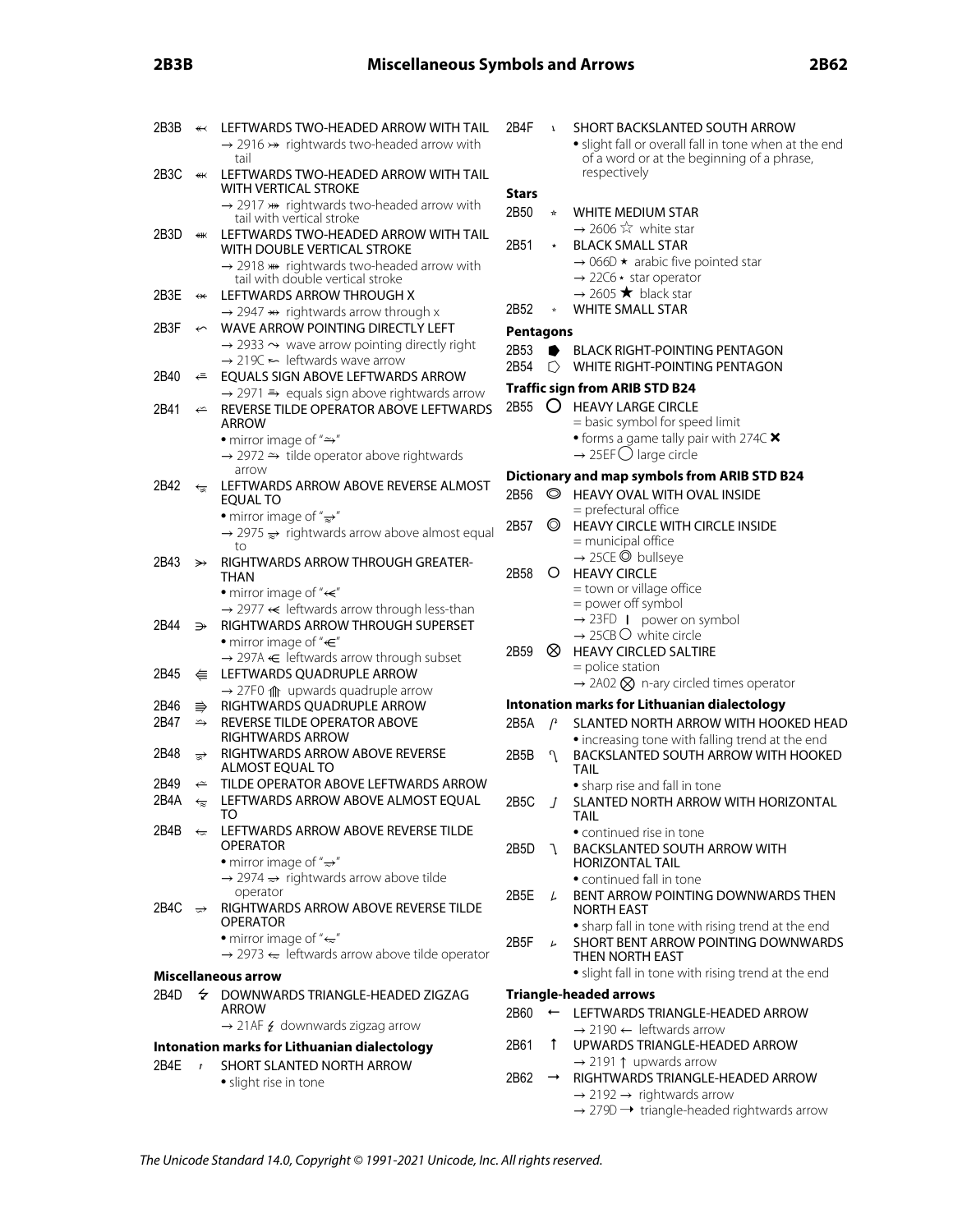| 2B63         | ↓                                             | DOWNWARDS TRIANGLE-HEADED ARROW<br>$\rightarrow$ 2193 $\downarrow$ downwards arrow                                              | 2B7B                          | ⇞                     |
|--------------|-----------------------------------------------|---------------------------------------------------------------------------------------------------------------------------------|-------------------------------|-----------------------|
| 2B64         | $\leftrightarrow$                             | LEFT RIGHT TRIANGLE-HEADED ARROW<br>$\rightarrow$ 2194 $\leftrightarrow$ left right arrow                                       | 2B7C                          | $_{\rm \#}$           |
| 2B65         | ↨                                             | UP DOWN TRIANGLE-HEADED ARROW                                                                                                   |                               |                       |
| 2B66         | ↖                                             | $\rightarrow$ 2195 1 up down arrow<br>NORTH WEST TRIANGLE-HEADED ARROW                                                          | 2B7D                          | ŧ                     |
| 2B67         | ↗                                             | $\rightarrow$ 2196 \ north west arrow<br>NORTH EAST TRIANGLE-HEADED ARROW                                                       |                               |                       |
| 2B68         | ↘                                             | $\rightarrow$ 2197 $\nearrow$ north east arrow<br>SOUTH EAST TRIANGLE-HEADED ARROW                                              | Keyboar<br>2B7E               | 칙                     |
| 2B69         | ↙                                             | $\rightarrow$ 2198 \, south east arrow<br>SOUTH WEST TRIANGLE-HEADED ARROW                                                      |                               |                       |
| 2B6A         | ←…                                            | $\rightarrow$ 2199 $\swarrow$ south west arrow<br>LEFTWARDS TRIANGLE-HEADED DASHED                                              | 2B7F                          | ŦŦ                    |
|              |                                               | ARROW<br>$\rightarrow$ 21E0 $\leftarrow$ leftwards dashed arrow                                                                 | <b>Paired tr</b><br>2B80      | ⇆                     |
| 2B6B         | Ť                                             | UPWARDS TRIANGLE-HEADED DASHED<br>ARROW                                                                                         |                               |                       |
| 2B6C         |                                               | $\rightarrow$ 21E1 $\uparrow$ upwards dashed arrow<br>RIGHTWARDS TRIANGLE-HEADED DASHED                                         |                               |                       |
|              |                                               | ARROW                                                                                                                           | 2B81                          | 1ļ                    |
| 2B6D         | ↓                                             | $\rightarrow$ 21E2 $\rightarrow$ rightwards dashed arrow<br>DOWNWARDS TRIANGLE-HEADED DASHED<br><b>ARROW</b>                    | 2B82                          | ⇄                     |
|              |                                               | $\rightarrow$ 21E3 $\downarrow$ downwards dashed arrow                                                                          | 2B83                          | 1t                    |
| 2B6E         | ↻                                             | <b>CLOCKWISE TRIANGLE-HEADED OPEN CIRCLE</b><br><b>ARROW</b>                                                                    |                               |                       |
| 2B6F         | U                                             | $\rightarrow$ 21BB $\circlearrowright$ clockwise open circle arrow<br>ANTICLOCKWISE TRIANGLE-HEADED OPEN<br><b>CIRCLE ARROW</b> | 2B84                          | ⇇                     |
| 2B70         | I←                                            | → 21BA Ø anticlockwise open circle arrow<br>LEFTWARDS TRIANGLE-HEADED ARROW TO<br>BAR<br>$=$ left tab                           | 2B85                          | 11                    |
| 2B71         | Ŧ                                             | $\rightarrow$ 21E4 $\leftarrow$ leftwards arrow to bar<br>UPWARDS TRIANGLE-HEADED ARROW TO BAR<br>$=$ up tab                    | 2B86                          | ⇉                     |
| 2B72         | ⇥                                             | → 2912 T upwards arrow to bar<br>RIGHTWARDS TRIANGLE-HEADED ARROW TO<br>BAR                                                     | 2B87                          | $\uparrow \downarrow$ |
|              |                                               | $=$ right tab<br>$\rightarrow$ 21E5 $\rightarrow$ rightwards arrow to bar                                                       |                               |                       |
| 2B73         | Ŧ                                             | DOWNWARDS TRIANGLE-HEADED ARROW TO<br><b>BAR</b>                                                                                | Circled a<br>2B88 C<br>2B89 1 |                       |
|              |                                               | = down tab<br>$\rightarrow$ 2913 $\downarrow$ downwards arrow to bar                                                            | 2B8A                          |                       |
| 2B74         |                                               | <reserved></reserved>                                                                                                           | 2B8B                          | U                     |
| 2B75<br>2B76 |                                               | <reserved><br/>NORTH WEST TRIANGLE-HEADED ARROW TO<br/>BAR</reserved>                                                           | <b>Triangle</b><br>2B8C       | ⊃                     |
| 2B77         | ↗                                             | $=$ home<br>NORTH EAST TRIANGLE-HEADED ARROW TO                                                                                 | 2B8D                          | U                     |
| 2B78         | ≥                                             | BAR<br>SOUTH EAST TRIANGLE-HEADED ARROW TO                                                                                      | 2B8E                          | ς                     |
|              |                                               | <b>BAR</b><br>$=$ end                                                                                                           | 2B8F                          | ₽                     |
| 2B79         | ⊻                                             | SOUTH WEST TRIANGLE-HEADED ARROW TO<br>BAR                                                                                      |                               |                       |
| 2B7A         | $\textcolor{red}{\bigoplus\limits_{i=1}^{n}}$ | LEFTWARDS TRIANGLE-HEADED ARROW WITH<br>DOUBLE HORIZONTAL STROKE                                                                | Keyboar                       |                       |
|              |                                               | <b>* LEFTWARDS TRIANGLE-HEADED ARROW WITH</b><br><b>DOUBLE VERTICAL STROKE</b>                                                  | 2B90                          | ب                     |
|              |                                               |                                                                                                                                 | 2B91<br>0000                  | ╰┙<br>דכר             |

| 2R7R              | ‡ UPWARDS TRIANGLE-HEADED ARROW WITH<br>DOUBLE HORIZONTAL STROKE  |  |  |  |  |
|-------------------|-------------------------------------------------------------------|--|--|--|--|
|                   | $=$ page up                                                       |  |  |  |  |
| 2B <sub>7</sub> C | RIGHTWARDS TRIANGLE-HEADED ARROW<br>WITH DOUBLE HORIZONTAL STROKE |  |  |  |  |
|                   |                                                                   |  |  |  |  |
|                   | <b>* RIGHTWARDS TRIANGLE-HEADED ARROW</b>                         |  |  |  |  |
|                   | WITH DOUBLE VERTICAL STROKE                                       |  |  |  |  |
| 2R7D              | <b>‡ DOWNWARDS TRIANGLE-HEADED ARROW</b>                          |  |  |  |  |
|                   | WITH DOUBLE HORIZONTAL STROKE                                     |  |  |  |  |

= page down

# r**d symbols**

- HORIZONTAL TAB KEY
	- → 21B9 < leftwards arrow to bar over rightwards arrow to bar
	- VERTICAL TAB KEY

### **Paired triangle-headed arrows**

| 2B80                  | ⇆           | LEFTWARDS TRIANGLE-HEADED ARROW OVER<br>RIGHTWARDS TRIANGLE-HEADED ARROW                                                                      |
|-----------------------|-------------|-----------------------------------------------------------------------------------------------------------------------------------------------|
|                       |             | $\rightarrow$ 21C6 $\leftrightharpoons$ leftwards arrow over rightwards<br>arrow                                                              |
| 2B81                  | tI.         | UPWARDS TRIANGLE-HEADED ARROW<br>LEFTWARDS OF DOWNWARDS TRIANGLE-<br><b>HEADED ARROW</b>                                                      |
| 2B82                  | ⇄           | RIGHTWARDS TRIANGLE-HEADED ARROW<br>OVER LEFTWARDS TRIANGLE-HEADED ARROW                                                                      |
| 2B83                  | TT.         | DOWNWARDS TRIANGLE-HEADED ARROW<br>LEFTWARDS OF UPWARDS TRIANGLE-HEADED<br><b>ARROW</b><br>$\rightarrow$ 21F5 L1 downwards arrow leftwards of |
|                       |             | upwards arrow                                                                                                                                 |
| 2B84                  | ⇇           | LEFTWARDS TRIANGLE-HEADED PAIRED<br><b>ARROWS</b>                                                                                             |
|                       |             | $\rightarrow$ 21C7 $\leftarrow$ leftwards paired arrows                                                                                       |
| 2B85                  | tt.         | UPWARDS TRIANGLE-HEADED PAIRED<br><b>ARROWS</b>                                                                                               |
|                       |             | $\rightarrow$ 21C8 $\uparrow\uparrow$ upwards paired arrows                                                                                   |
| 2B86                  | ⇉           | RIGHTWARDS TRIANGLE-HEADED PAIRED<br><b>ARROWS</b>                                                                                            |
|                       |             | $\rightarrow$ 21C9 $\Rightarrow$ rightwards paired arrows                                                                                     |
| 2B87                  | ⇊           | DOWNWARDS TRIANGLE-HEADED PAIRED<br><b>ARROWS</b>                                                                                             |
|                       |             | $\rightarrow$ 21CA II downwards paired arrows                                                                                                 |
| <b>Circled arrows</b> |             |                                                                                                                                               |
| 2B88                  | $\mathbf C$ | LEFTWARDS BLACK CIRCLED WHITE ARROW                                                                                                           |
| 2B89<br>2B8A          | 0.<br>≏     | UPWARDS BLACK CIRCLED WHITE ARROW                                                                                                             |
|                       |             | RIGHTWARDS BLACK CIRCLED WHITE ARROW<br>$\rightarrow$ 27B2 $\rightarrow$ circled heavy white rightwards arrow                                 |
| 2B8B                  | $\bullet$   | DOWNWARDS BLACK CIRCLED WHITE ARROW                                                                                                           |
|                       |             | Triangle-headed u-shaped arrows                                                                                                               |
| 2B8C                  | ⅁           | ANTICLOCKWISE TRIANGLE-HEADED RIGHT U-<br><b>SHAPED ARROW</b>                                                                                 |
| 2B8D                  | U.          | ANTICLOCKWISE TRIANGLE-HEADED BOTTOM<br>U-SHAPED ARROW                                                                                        |
| 2B8E                  | ς.          | ANTICLOCKWISE TRIANGLE-HEADED LEFT U-<br><b>SHAPED ARROW</b>                                                                                  |
| 2B8F                  | ∩           | ANTICLOCKWISE TRIANGLE-HEADED TOP U-<br><b>SHAPED ARROW</b>                                                                                   |
|                       |             | $\rightarrow$ 21B6 $\curvearrowleft$ anticlockwise top semicircle arrow                                                                       |
|                       |             | <b>Keyboard symbols</b>                                                                                                                       |
| 2B90                  | ↩           | <b>RETURN LEFT</b><br>→ 23CE J return symbol                                                                                                  |
| 2B91                  | ↳           | <b>RETURN RIGHT</b>                                                                                                                           |
|                       |             |                                                                                                                                               |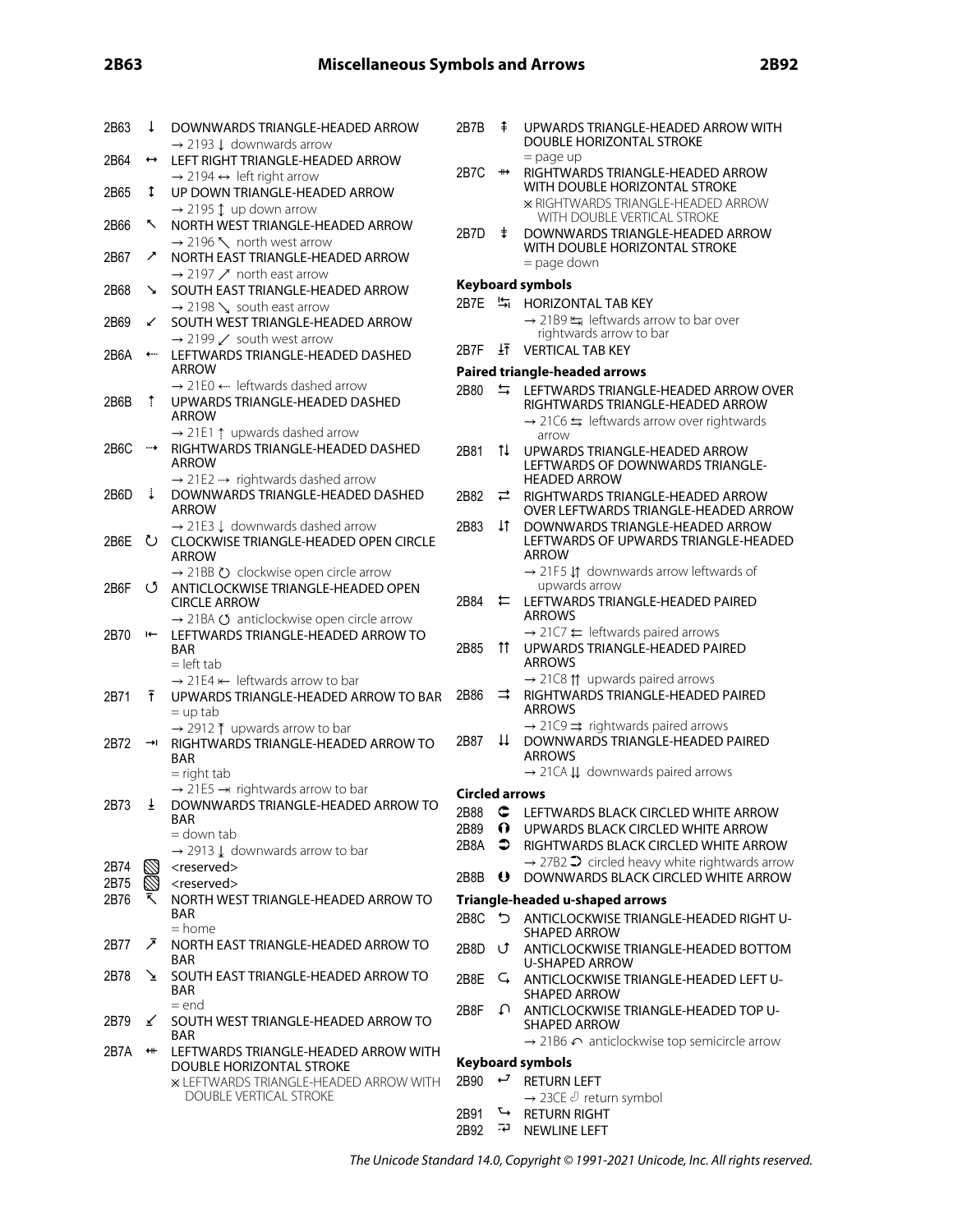| 2B93               | ц.               | <b>NEWLINE RIGHT</b>                                                                                                | 2BA9                    | $\rightarrow$    | <b>BLACK CURVED DOWNWARDS AND</b>                                                     |  |  |  |
|--------------------|------------------|---------------------------------------------------------------------------------------------------------------------|-------------------------|------------------|---------------------------------------------------------------------------------------|--|--|--|
|                    |                  | Miscellaneous arrow symbol                                                                                          |                         |                  | RIGHTWARDS ARROW                                                                      |  |  |  |
| 2B94               |                  | <b>ED FOUR CORNER ARROWS CIRCLING</b>                                                                               |                         |                  | $\rightarrow$ 27A5 $\rightarrow$ heavy black curved downwards and<br>rightwards arrow |  |  |  |
|                    |                  | ANTICLOCKWISE<br>$=$ loop                                                                                           | 2BAA                    | $\leftarrow$     | <b>BLACK CURVED UPWARDS AND LEFTWARDS</b><br><b>ARROW</b>                             |  |  |  |
| <b>Black arrow</b> |                  |                                                                                                                     | 2BAB                    | $\rightarrow$    | <b>BLACK CURVED UPWARDS AND RIGHTWARDS</b>                                            |  |  |  |
| 2B95               | ➡                | RIGHTWARDS BLACK ARROW                                                                                              |                         |                  | <b>ARROW</b><br>$\rightarrow$ 27A6 $\rightarrow$ heavy black curved upwards and       |  |  |  |
|                    |                  | $\rightarrow$ 27A1 $\rightarrow$ black rightwards arrow<br>$\rightarrow$ 2B05 $\blacklozenge$ leftwards black arrow |                         |                  | rightwards arrow                                                                      |  |  |  |
|                    |                  | Miscellaneous symbol                                                                                                | 2BAC                    | $\mathbf{t}$     | <b>BLACK CURVED LEFTWARDS AND UPWARDS</b><br><b>ARROW</b>                             |  |  |  |
| 2B97               | ∀                | SYMBOL FOR TYPE A ELECTRONICS                                                                                       | 2BAD                    | Ĵ                | <b>BLACK CURVED RIGHTWARDS AND UPWARDS</b>                                            |  |  |  |
|                    |                  | • for type B electronics use 3036 $\overline{\mathbb{D}}$                                                           |                         |                  | <b>ARROW</b>                                                                          |  |  |  |
|                    |                  | $\rightarrow$ 3036 $\overline{\mathbf{U}}$ circled postal mark                                                      | 2BAE                    | $\mathbf{I}$     | BLACK CURVED LEFTWARDS AND<br>DOWNWARDS ARROW                                         |  |  |  |
| Arrowheads         |                  |                                                                                                                     | 2BAF                    | $\mathbf{I}$     | <b>BLACK CURVED RIGHTWARDS AND</b>                                                    |  |  |  |
|                    |                  | These sets of arrowheads are narrower than the dingbats set.                                                        |                         |                  | DOWNWARDS ARROW                                                                       |  |  |  |
| 2B98               | ◀                | THREE-D TOP-LIGHTED LEFTWARDS<br>EQUILATERAL ARROWHEAD                                                              | <b>Ribbon arrows</b>    |                  |                                                                                       |  |  |  |
| 2B99               | $\blacktriangle$ | THREE-D RIGHT-LIGHTED UPWARDS                                                                                       | 2BB0                    | Ð                | RIBBON ARROW DOWN LEFT                                                                |  |  |  |
|                    |                  | EQUILATERAL ARROWHEAD                                                                                               | 2BB1                    | Þ,               | <b>RIBBON ARROW DOWN RIGHT</b>                                                        |  |  |  |
| 2B9A               | ➤                | THREE-D TOP-LIGHTED RIGHTWARDS                                                                                      | 2BB <sub>2</sub>        | ⇘                | <b>RIBBON ARROW UP LEFT</b>                                                           |  |  |  |
|                    |                  | EQUILATERAL ARROWHEAD                                                                                               | 2BB3                    | ଙ                | RIBBON ARROW UP RIGHT                                                                 |  |  |  |
|                    |                  | $\rightarrow$ 27A2 $\triangleright$ three-d top-lighted rightwards                                                  | 2BB4                    |                  | <b><i>L</i></b> RIBBON ARROW LEFT UP                                                  |  |  |  |
|                    |                  | arrowhead                                                                                                           | 2BB <sub>5</sub>        | ∯                | RIBBON ARROW RIGHT UP                                                                 |  |  |  |
| 2B9B               | $\blacktriangle$ | THREE-D LEFT-LIGHTED DOWNWARDS                                                                                      | 2BB6                    | ∉                | RIBBON ARROW LEFT DOWN                                                                |  |  |  |
|                    |                  | EQUILATERAL ARROWHEAD                                                                                               | 2BB7                    | $\sigma$         | <b>RIBBON ARROW RIGHT DOWN</b>                                                        |  |  |  |
| 2B9C               | ≺                | <b>BLACK LEFTWARDS EQUILATERAL</b><br>ARROWHEAD                                                                     | <b>Keyboard symbols</b> |                  |                                                                                       |  |  |  |
| 2B9D               |                  | A BLACK UPWARDS EQUILATERAL ARROWHEAD                                                                               | 2BB8                    | ✿                | UPWARDS WHITE ARROW FROM BAR WITH                                                     |  |  |  |
| 2B9E               | ➤                | <b>BLACK RIGHTWARDS EQUILATERAL</b><br>ARROWHEAD                                                                    |                         |                  | <b>HORIZONTAL BAR</b><br>$=$ caps lock                                                |  |  |  |
|                    |                  | $\rightarrow$ 27A4 > black rightwards arrowhead                                                                     |                         |                  | $\rightarrow$ 21EC $\hat{\mathbf{\Omega}}$ upwards white arrow on pedestal            |  |  |  |
| 2B9F               | Y.               | BLACK DOWNWARDS EQUILATERAL                                                                                         | 2BB9                    |                  | with horizontal bar<br>$\boxtimes$ UP ARROWHEAD IN A RECTANGLE BOX                    |  |  |  |
|                    |                  | ARROWHEAD                                                                                                           |                         |                  | $=$ escape                                                                            |  |  |  |
|                    |                  | Triangle-headed arrows with bent tips                                                                               |                         |                  | $\rightarrow$ 2353 $\overline{\triangle}$ apl functional symbol quad up caret         |  |  |  |
| 2BA0               | ↵                | DOWNWARDS TRIANGLE-HEADED ARROW                                                                                     |                         |                  | Symbols used in chess notation                                                        |  |  |  |
|                    |                  | WITH LONG TIP LEFTWARDS<br>$\rightarrow$ 21B2 $\downarrow$ downwards arrow with tip leftwards                       | 2BBA 中                  |                  | <b>OVERLAPPING WHITE SQUARES</b>                                                      |  |  |  |
| 2BA1               | ↳                | DOWNWARDS TRIANGLE-HEADED ARROW                                                                                     |                         |                  | = pair of bishops                                                                     |  |  |  |
|                    |                  | WITH LONG TIP RIGHTWARDS                                                                                            |                         |                  | → 29C9 中 two joined squares                                                           |  |  |  |
|                    |                  | $\rightarrow$ 21B3 L, downwards arrow with tip rightwards                                                           | 2BBB $\Box$             |                  | OVERLAPPING WHITE AND BLACK SQUARES                                                   |  |  |  |
| 2BA2               |                  | UPWARDS TRIANGLE-HEADED ARROW WITH                                                                                  |                         |                  | = bishops of opposite colour                                                          |  |  |  |
|                    |                  | LONG TIP LEFTWARDS                                                                                                  | 2BBC                    |                  | <b>OVERLAPPING BLACK SQUARES</b>                                                      |  |  |  |
|                    |                  | $\rightarrow$ 21B0 $\uparrow$ upwards arrow with tip leftwards                                                      |                         |                  | = bishops of the same colour                                                          |  |  |  |
| 2BA3 $\rightarrow$ |                  | UPWARDS TRIANGLE-HEADED ARROW WITH                                                                                  |                         |                  | <b>Geometric symbols</b>                                                              |  |  |  |
|                    |                  | <b>LONG TIP RIGHTWARDS</b>                                                                                          |                         |                  | 2BBD <b>EX BALLOT BOX WITH LIGHT X</b>                                                |  |  |  |
|                    |                  | $\rightarrow$ 21B1 $\uparrow$ upwards arrow with tip rightwards                                                     |                         |                  | $\rightarrow$ 2612 $\times$ ballot box with x                                         |  |  |  |
| 2BA4               | $\mathbf{L}$     | LEFTWARDS TRIANGLE-HEADED ARROW WITH                                                                                |                         |                  | 2BBE <sup>®</sup> CIRCLED X                                                           |  |  |  |
|                    |                  | LONG TIP UPWARDS                                                                                                    |                         |                  | $\rightarrow$ 2297 $\otimes$ circled times                                            |  |  |  |
|                    |                  | $\rightarrow$ 2B11 $\leftarrow$ leftwards arrow with tip upwards                                                    | 2BBF                    | ⊗                | <b>CIRCLED BOLD X</b>                                                                 |  |  |  |
| 2BA5               | $\mathbf{I}$     | RIGHTWARDS TRIANGLE-HEADED ARROW<br>WITH LONG TIP UPWARDS                                                           |                         |                  | <b>Centred geometric shapes</b>                                                       |  |  |  |
|                    |                  | $\rightarrow$ 2B0F $\rightarrow$ rightwards arrow with tip upwards                                                  | $2BCO$ $\blacksquare$   |                  | <b>BLACK SQUARE CENTRED</b>                                                           |  |  |  |
| 2BA6               | $\perp$          | LEFTWARDS TRIANGLE-HEADED ARROW WITH                                                                                | 2BC1 $\blacklozenge$    |                  | <b>BLACK DIAMOND CENTRED</b>                                                          |  |  |  |
|                    |                  | LONG TIP DOWNWARDS                                                                                                  | 2BC2 $\bullet$          |                  | <b>TURNED BLACK PENTAGON</b>                                                          |  |  |  |
|                    |                  | $\rightarrow$ 2B10 $\leftarrow$ leftwards arrow with tip downwards                                                  | $2BC3$ $\bullet$        |                  | HORIZONTAL BLACK OCTAGON                                                              |  |  |  |
| 2BA7               | $\perp$          | RIGHTWARDS TRIANGLE-HEADED ARROW                                                                                    |                         |                  | $\rightarrow$ 1F6D1 $\bullet$ octagonal sign                                          |  |  |  |
|                    |                  | WITH LONG TIP DOWNWARDS                                                                                             | 2BC4                    | $\bullet$        | <b>BLACK OCTAGON</b>                                                                  |  |  |  |
|                    |                  | $\rightarrow$ 2B0E $\rightarrow$ rightwards arrow with tip downwards                                                | 2BC5                    | $\blacktriangle$ | BLACK MEDIUM UP-POINTING TRIANGLE                                                     |  |  |  |
|                    |                  | Black curved arrows                                                                                                 |                         |                  | <b>CENTRED</b>                                                                        |  |  |  |
|                    |                  | 2BA8 ← BLACK CURVED DOWNWARDS AND                                                                                   |                         |                  | $\rightarrow$ 25B2 $\blacktriangle$ black up-pointing triangle                        |  |  |  |

LEFTWARDS ARROW

- $\overline{\mathcal{M}}$ CURVED UPWARDS AND RIGHTWARDS  $\mathsf{w}$  $6 \rightarrow$  heavy black curved upwards and twards arrow CURVED LEFTWARDS AND UPWARDS ARROW CURVED RIGHTWARDS AND UPWARDS  $\mathsf{W}$ CURVED LEFTWARDS AND DOWNWARDS ARROW CURVED RIGHTWARDS AND **NWARDS ARROW N ARROW DOWN LEFT N ARROW DOWN RIGHT N ARROW UP LEFT N ARROW UP RIGHT N ARROW LEFT UP N ARROW RIGHT UP** N ARROW LEFT DOWN **N ARROW RIGHT DOWN Keyboard symbols**
	- RDS WHITE ARROW FROM BAR WITH **CONTAL BAR** lock
		- $\mathcal{L}$   $\hat{\mathbf{\Omega}}$  upwards white arrow on pedestal horizontal bar

- ROWHEAD IN A RECTANGLE BOX  $ne$ 
	- $3\overline{5}$  apl functional symbol quad up caret

# **Chess notation**

- APPING WHITE SQUARES of bishops
	- 9 中 two joined squares
- APPING WHITE AND BLACK SQUARES ops of opposite colour
- APPING BLACK SQUARES ops of the same colour

# ols

- **DT BOX WITH LIGHT X** 
	- $2\boxtimes$  ballot box with x
- ED X 7 ⊗ circled times
- ED BOLD X

### **Centred geometric shapes**

- SQUARE CENTRED
- DIAMOND CENTRED
- ED BLACK PENTAGON
- ONTAL BLACK OCTAGON  $\n **DD1**$  octagonal sign
- **OCTAGON**
- MEDIUM UP-POINTING TRIANGLE RED
	- $32$  black up-pointing triangle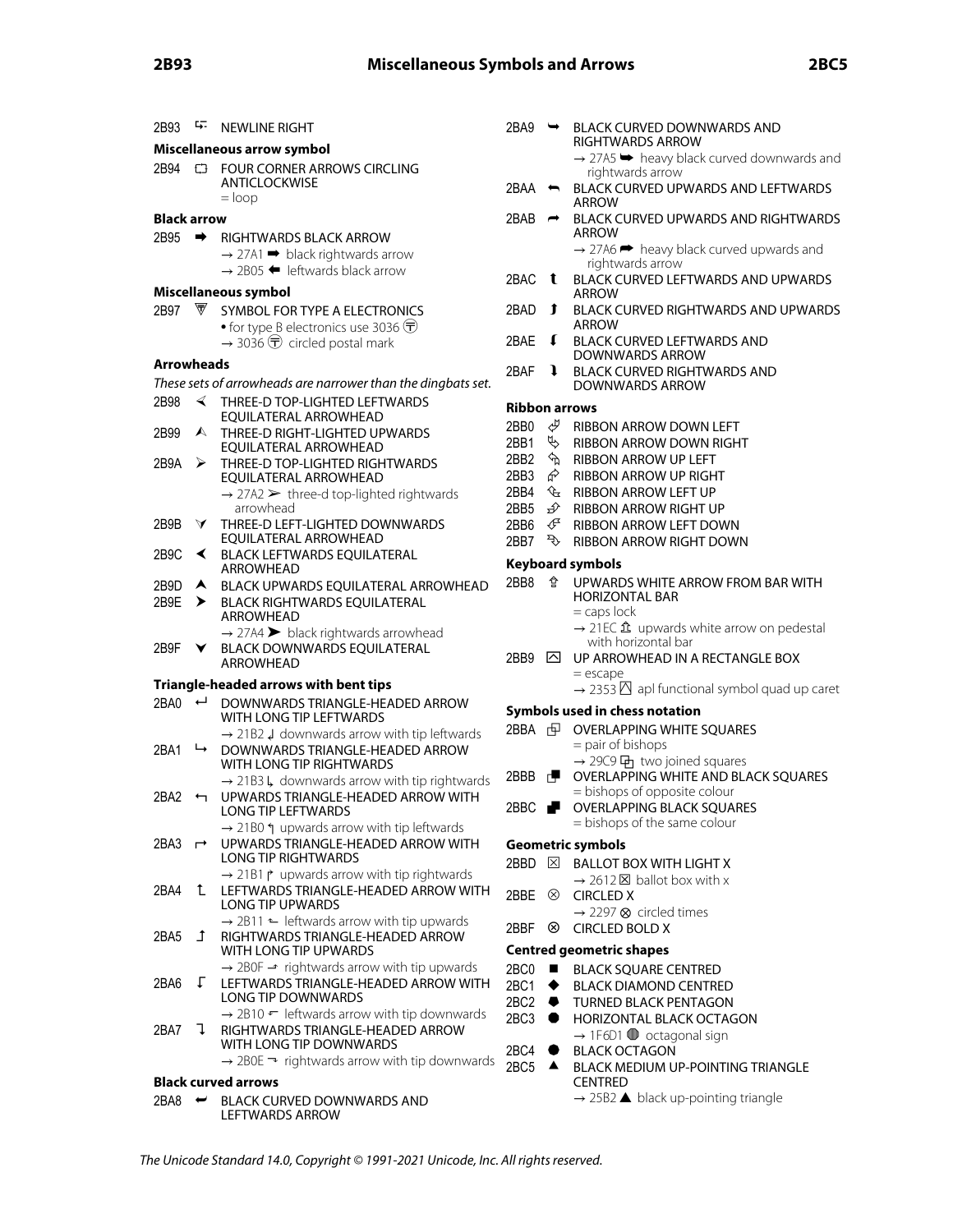### **2BC6 Miscellaneous Symbols and Arrows 2BFC**

| 2BC6                      | $\overline{\mathbf{v}}$                                              | BLACK MEDIUM DOWN-POINTING TRIANGLE                                                                                | 2BE5               | ¥                                                        | <b>ADMETOS</b>                                                                                               |  |  |  |  |  |
|---------------------------|----------------------------------------------------------------------|--------------------------------------------------------------------------------------------------------------------|--------------------|----------------------------------------------------------|--------------------------------------------------------------------------------------------------------------|--|--|--|--|--|
|                           |                                                                      | <b>CENTRED</b>                                                                                                     | 2BE <sub>6</sub>   | $\lambda$                                                | <b>VULCANUS</b>                                                                                              |  |  |  |  |  |
| 2BC7 $\blacktriangleleft$ |                                                                      | $\rightarrow$ 25BC $\blacktriangledown$ black down-pointing triangle<br><b>BLACK MEDIUM LEFT-POINTING TRIANGLE</b> | 2BE7               | Ж                                                        | POSEIDON                                                                                                     |  |  |  |  |  |
|                           |                                                                      | <b>CENTRED</b>                                                                                                     |                    |                                                          | <b>Half star characters</b>                                                                                  |  |  |  |  |  |
|                           | $\rightarrow$ 25C0 $\blacktriangleleft$ black left-pointing triangle |                                                                                                                    |                    | These are used together with 2605 in systems of ratings. |                                                                                                              |  |  |  |  |  |
| 2BC8                      | $\blacktriangleright$                                                | <b>BLACK MEDIUM RIGHT-POINTING TRIANGLE</b>                                                                        |                    |                                                          | 2BE8 J LEFT HALF BLACK STAR                                                                                  |  |  |  |  |  |
|                           |                                                                      | <b>CENTRED</b>                                                                                                     |                    |                                                          | $\rightarrow$ 2605 $\bigstar$ black star                                                                     |  |  |  |  |  |
|                           |                                                                      | $\rightarrow$ 25B6 black right-pointing triangle                                                                   | 2BE9               |                                                          | RIGHT HALF BLACK STAR                                                                                        |  |  |  |  |  |
|                           |                                                                      | <b>Astronomical symbol</b>                                                                                         |                    |                                                          | 2BEA ★ STAR WITH LEFT HALF BLACK                                                                             |  |  |  |  |  |
| 2BC9                      | ™, K                                                                 | NEPTUNE FORM TWO                                                                                                   |                    |                                                          | 2BEB $\forall$ STAR WITH RIGHT HALF BLACK                                                                    |  |  |  |  |  |
|                           |                                                                      | $\rightarrow$ 2646 $\Psi$ neptune                                                                                  |                    |                                                          | Two-headed arrow symbols                                                                                     |  |  |  |  |  |
| <b>Half circles</b>       |                                                                      |                                                                                                                    |                    |                                                          | The following four arrow symbols are the preferred                                                           |  |  |  |  |  |
| $2BCA$ $\rightarrow$      |                                                                      | TOP HALF BLACK CIRCLE                                                                                              |                    |                                                          | representation for fast cursor direction for ISO 9995-7.                                                     |  |  |  |  |  |
|                           |                                                                      | 2BCB • BOTTOM HALF BLACK CIRCLE                                                                                    |                    |                                                          | 2BEC << LEFTWARDS TWO-HEADED ARROW WITH                                                                      |  |  |  |  |  |
| <b>Cusp shapes</b>        |                                                                      |                                                                                                                    |                    |                                                          | TRIANGLE ARROWHEADS<br>$=$ fast cursor left                                                                  |  |  |  |  |  |
|                           |                                                                      | 2BCC ← LIGHT FOUR POINTED BLACK CUSP                                                                               |                    |                                                          | $\rightarrow$ 219E $\leftarrow$ leftwards two headed arrow                                                   |  |  |  |  |  |
|                           |                                                                      | $\rightarrow$ 2726 $\blacklozenge$ black four pointed star                                                         | 2BED $\triangle$   |                                                          | UPWARDS TWO-HEADED ARROW WITH                                                                                |  |  |  |  |  |
|                           |                                                                      | 2BCD X ROTATED LIGHT FOUR POINTED BLACK CUSP                                                                       |                    |                                                          | <b>TRIANGLE ARROWHEADS</b>                                                                                   |  |  |  |  |  |
|                           |                                                                      | 2BCE $\Diamond$ WHITE FOUR POINTED CUSP                                                                            |                    |                                                          | $=$ fast cursor up                                                                                           |  |  |  |  |  |
|                           |                                                                      | $\rightarrow$ 2727 $\diamond$ white four pointed star                                                              | 2BEE $\rightarrow$ |                                                          | RIGHTWARDS TWO-HEADED ARROW WITH                                                                             |  |  |  |  |  |
| 2BCF                      | $\sqrt{2}$                                                           | ROTATED WHITE FOUR POINTED CUSP                                                                                    |                    |                                                          | <b>TRIANGLE ARROWHEADS</b><br>= fast cursor right                                                            |  |  |  |  |  |
|                           |                                                                      | $\rightarrow$ 2311 $\text{m}$ square lozenge                                                                       | 2BEF               | ≛                                                        | DOWNWARDS TWO-HEADED ARROW WITH                                                                              |  |  |  |  |  |
|                           |                                                                      | Miscellaneous symbols                                                                                              |                    |                                                          | TRIANGLE ARROWHEADS                                                                                          |  |  |  |  |  |
| 2BD <sub>0</sub>          | $\oplus$                                                             | SQUARE POSITION INDICATOR                                                                                          |                    |                                                          | = fast cursor down                                                                                           |  |  |  |  |  |
|                           |                                                                      | $\rightarrow$ 2316 $\oplus$ position indicator                                                                     |                    |                                                          | <b>Astrological symbols for Eris and Sedna</b>                                                               |  |  |  |  |  |
| 2BD1                      | ◈                                                                    | <b>UNCERTAINTY SIGN</b>                                                                                            | 2BF0               |                                                          | $X$ ERIS FORM ONE                                                                                            |  |  |  |  |  |
|                           |                                                                      | $=$ query                                                                                                          | 2BF1               | $\mathsf{Q}$                                             | <b>ERIS FORM TWO</b>                                                                                         |  |  |  |  |  |
|                           |                                                                      | $\rightarrow$ 2370 [?] apl functional symbol quad question<br>$\rightarrow$ FFFD $\bigcirc$ replacement character  | 2BF <sub>2</sub>   |                                                          | <sup>ዒ</sup> SEDNA                                                                                           |  |  |  |  |  |
| 2BD <sub>2</sub>          | <b>GROUP MARK</b><br>$\ddagger$                                      |                                                                                                                    |                    |                                                          | <b>Russian astrological aspects</b>                                                                          |  |  |  |  |  |
|                           |                                                                      | • formerly used as a separator character for I/O                                                                   | 2BF3               | 只                                                        | RUSSIAN ASTROLOGICAL SYMBOL VIGINTILE                                                                        |  |  |  |  |  |
|                           |                                                                      | operations                                                                                                         |                    |                                                          | • the vigintile aspect is usually represented by                                                             |  |  |  |  |  |
|                           |                                                                      | $\rightarrow$ 2021 $\ddagger$ double dagger                                                                        |                    |                                                          | the letter V                                                                                                 |  |  |  |  |  |
|                           |                                                                      | $\rightarrow$ 29E7 $\ddagger$ thermodynamic                                                                        | 2BF4               | ▩                                                        | RUSSIAN ASTROLOGICAL SYMBOL NOVILE                                                                           |  |  |  |  |  |
|                           |                                                                      | $\rightarrow$ 2E4B $\ddagger$ triple dagger                                                                        |                    |                                                          | • the novile aspect is usually represented by the<br>letter N                                                |  |  |  |  |  |
|                           |                                                                      | <b>Astrological symbols for Pluto</b>                                                                              | 2BF5               |                                                          | XX RUSSIAN ASTROLOGICAL SYMBOL QUINTILE                                                                      |  |  |  |  |  |
|                           |                                                                      | 2BD3 & PLUTO FORM TWO                                                                                              |                    |                                                          | • the quintile aspect is usually represented by the                                                          |  |  |  |  |  |
|                           |                                                                      | $\rightarrow$ 2647 <b>P</b> pluto                                                                                  |                    |                                                          | letter O                                                                                                     |  |  |  |  |  |
| 2BD4                      |                                                                      | <b>8 PLUTO FORM THREE</b>                                                                                          | 2BF6               | 里                                                        | RUSSIAN ASTROLOGICAL SYMBOL BINOVILE                                                                         |  |  |  |  |  |
| 2BD5                      |                                                                      | <b>S</b> PLUTO FORM FOUR                                                                                           |                    |                                                          | • the binovile aspect is usually represented by                                                              |  |  |  |  |  |
|                           |                                                                      | 2BD6 O PLUTO FORM FIVE                                                                                             |                    |                                                          | the term $N^2$                                                                                               |  |  |  |  |  |
|                           |                                                                      | Miscellaneous astrological symbols                                                                                 | 2BF7               |                                                          | X RUSSIAN ASTROLOGICAL SYMBOL SENTAGON                                                                       |  |  |  |  |  |
| 2BD7                      | ්                                                                    | <b>TRANSPLUTO</b>                                                                                                  | 2BF8               |                                                          | • represents a 100-degree aspect<br>* RUSSIAN ASTROLOGICAL SYMBOL TREDECILE                                  |  |  |  |  |  |
|                           |                                                                      | 2BD8 ]-[ PROSERPINA                                                                                                |                    |                                                          | • the tredecile aspect is usually represented by                                                             |  |  |  |  |  |
| 2BD9                      | $\mathcal{X}$                                                        | <b>ASTRAEA</b>                                                                                                     |                    |                                                          | the term $D^3$                                                                                               |  |  |  |  |  |
| 2BDA<br>2BDB              | ₩                                                                    | <b>HYGIEA</b>                                                                                                      |                    |                                                          | Symbols used in chess notation                                                                               |  |  |  |  |  |
| 2BDC                      | L<br>ζ                                                               | <b>PHOLUS</b><br><b>NESSUS</b>                                                                                     | 2BF9               | $\overline{\overline{\infty}}$                           | <b>EOUALS SIGN WITH INFINITY BELOW</b>                                                                       |  |  |  |  |  |
| 2BDD                      | $\mathbf{D}$                                                         | <b>WHITE MOON SELENA</b>                                                                                           |                    |                                                          | = with compensation for the material                                                                         |  |  |  |  |  |
| 2BDE                      | ෑ                                                                    | <b>BLACK DIAMOND ON CROSS</b>                                                                                      | 2BFA               | $\circ$                                                  | <b>UNITED SYMBOL</b>                                                                                         |  |  |  |  |  |
|                           |                                                                      | = true black moon Lilith                                                                                           |                    |                                                          | $=$ united pawns                                                                                             |  |  |  |  |  |
| 2BDF                      |                                                                      | <b>V</b> TRUE LIGHT MOON ARTA                                                                                      |                    |                                                          | $\rightarrow$ 26AE OO divorce symbol                                                                         |  |  |  |  |  |
|                           |                                                                      | Uranian astrological symbols                                                                                       |                    |                                                          | 2BFB 0-0 SEPARATED SYMBOL                                                                                    |  |  |  |  |  |
| 2BE0                      | ょ                                                                    | <b>CUPIDO</b>                                                                                                      |                    |                                                          | = separated pawns                                                                                            |  |  |  |  |  |
| 2BE1                      | Œ                                                                    | <b>HADES</b>                                                                                                       |                    |                                                          | → 26AF <sup>o-o</sup> unmarried partnership symbol<br>$\rightarrow$ 29DF $\rightarrow$ double-ended multimap |  |  |  |  |  |
| 2BE <sub>2</sub>          | ¥.                                                                   | ZEUS                                                                                                               |                    |                                                          | $\rightarrow$ 1F73A $\rightarrow$ alchemical symbol for arsenic                                              |  |  |  |  |  |
| 2BE3                      | F                                                                    | <b>KRONOS</b>                                                                                                      | 2BFC 8             |                                                          | DOUBLED SYMBOL                                                                                               |  |  |  |  |  |
| 2BE4                      | ર્મ⊢                                                                 | <b>APOLLON</b>                                                                                                     |                    |                                                          | = doubled pawns                                                                                              |  |  |  |  |  |
|                           |                                                                      |                                                                                                                    |                    |                                                          |                                                                                                              |  |  |  |  |  |